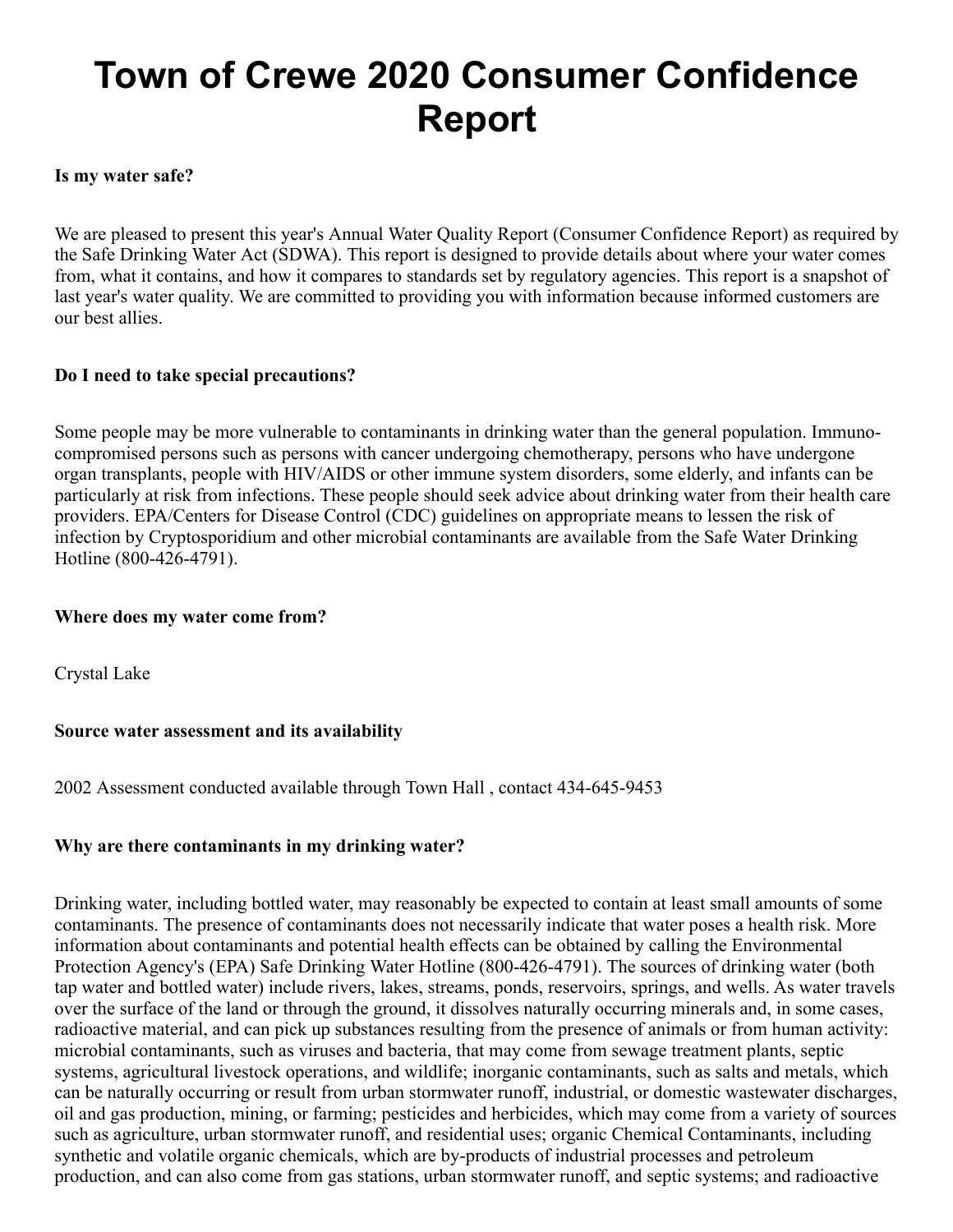contaminants, which can be naturally occurring or be the result of oil and gas production and mining activities. In order to ensure that tap water is safe to drink, EPA prescribes regulations that limit the amount of certain contaminants in water provided by public water systems. Food and Drug Administration (FDA) regulations establish limits for contaminants in bottled water which must provide the same protection for public health.

#### **How can I get involved?**

Contact Crewe Town Manager , Brian Thrower at 434-645-9453

#### **Description of Water Treatment Process**

Your water is treated in a "treatment train" (a series of processes applied in a sequence) that includes coagulation, flocculation, sedimentation, filtration, and disinfection. Coagulation removes dirt and other particles suspended in the source water by adding chemicals (coagulants) to form tiny sticky particles called "floc," which attract the dirt particles. Flocculation (the formation of larger flocs from smaller flocs) is achieved using gentle, constant mixing. The heavy particles settle naturally out of the water in a sedimentation basin. The clear water then moves to the filtration process where the water passes through sand, gravel, charcoal or other filters that remove even smaller particles. A small amount of chlorine or other disinfection method is used to kill bacteria and other microorganisms (viruses, cysts, etc.) that may be in the water before water is stored and distributed to homes and businesses in the community.

#### **Water Conservation Tips**

Did you know that the average U.S. household uses approximately 400 gallons of water per day or 100 gallons per person per day? Luckily, there are many low-cost and no-cost ways to conserve water. Small changes can make a big difference - try one today and soon it will become second nature.

- Take short showers a 5 minute shower uses 4 to 5 gallons of water compared to up to 50 gallons for a bath.
- Shut off water while brushing your teeth, washing your hair and shaving and save up to 500 gallons a month.
- Use a water-efficient showerhead. They're inexpensive, easy to install, and can save you up to 750 gallons a month.
- Run your clothes washer and dishwasher only when they are full. You can save up to 1,000 gallons a month.
- Water plants only when necessary.
- Fix leaky toilets and faucets. Faucet washers are inexpensive and take only a few minutes to replace. To check your toilet for a leak, place a few drops of food coloring in the tank and wait. If it seeps into the toilet bowl without flushing, you have a leak. Fixing it or replacing it with a new, more efficient model can save up to 1,000 gallons a month.
- Adjust sprinklers so only your lawn is watered. Apply water only as fast as the soil can absorb it and during the cooler parts of the day to reduce evaporation.
- Teach your kids about water conservation to ensure a future generation that uses water wisely. Make it a family effort to reduce next month's water bill!
- Visit [www.epa.gov/watersense](http://www.epa.gov/watersense) for more information.

#### **Source Water Protection Tips**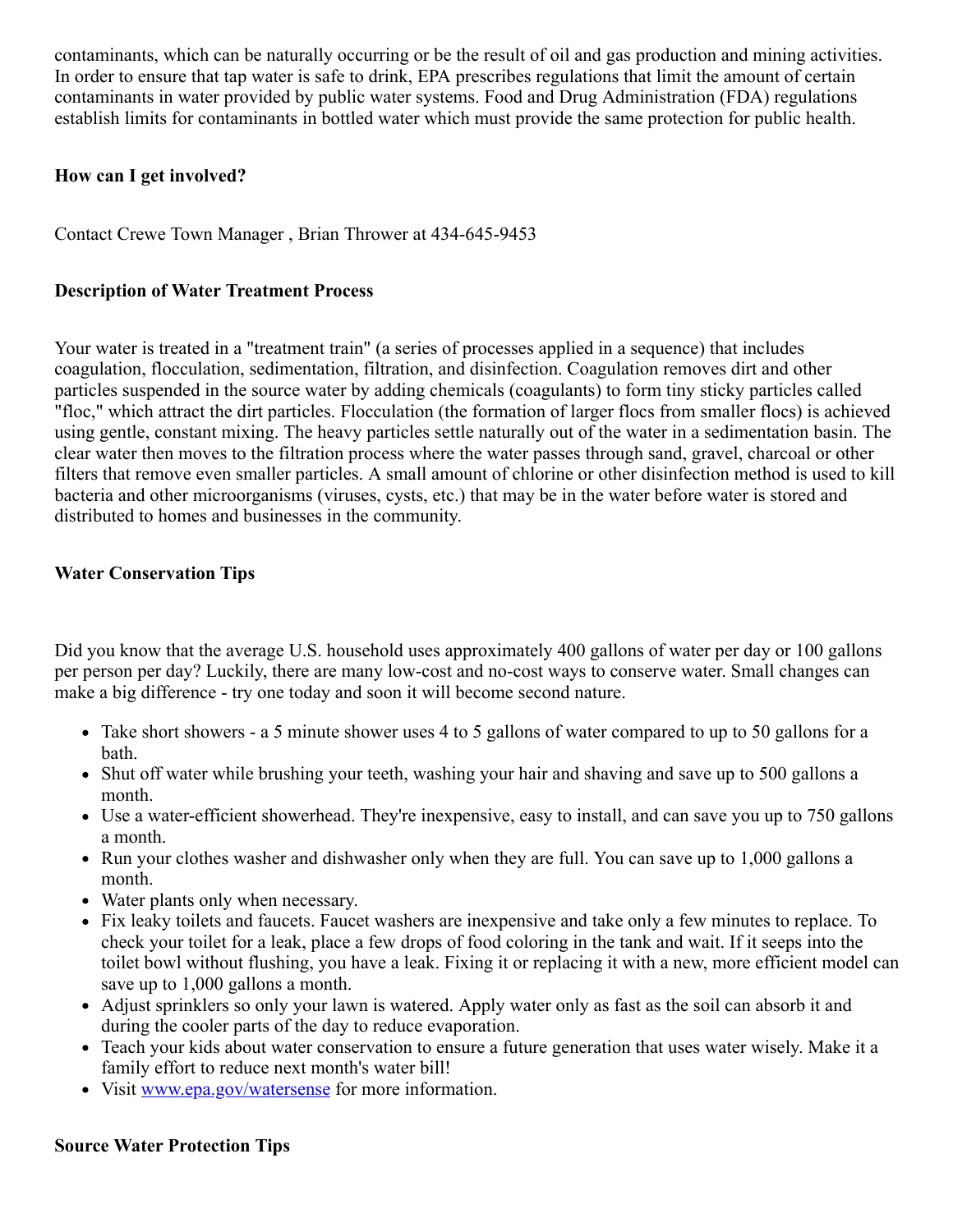Protection of drinking water is everyone's responsibility. You can help protect your community's drinking water source in several ways:

- Eliminate excess use of lawn and garden fertilizers and pesticides they contain hazardous chemicals that can reach your drinking water source.
- Pick up after your pets.
- If you have your own septic system, properly maintain your system to reduce leaching to water sources or consider connecting to a public water system.
- Dispose of chemicals properly; take used motor oil to a recycling center.
- Volunteer in your community. Find a watershed or wellhead protection organization in your community and volunteer to help. If there are no active groups, consider starting one. Use EPA's Adopt Your Watershed to locate groups in your community, or visit the Watershed Information Network's How to Start a Watershed Team.
- Organize a storm drain stenciling project with your local government or water supplier. Stencil a message next to the street drain reminding people "Dump No Waste - Drains to River" or "Protect Your Water." Produce and distribute a flyer for households to remind residents that storm drains dump directly into your local water body.

#### **Cryptosporidium Sampling Results**

Of the 24 monthly samples taken at our raw water source, Crystal Lake, one sample tested positive for cryptosporidium. At the conclusion of the two year sampling, our results place the Town of Crewe in the Bin 1 classification which means, "no additional treatment is required of the waterworks with respect to Cryptosporidium".

#### **Results of Cryptosporidium monitoring**

Cryptosporidium is a microbial pathogen found in surface water throughout the U.S. Although filtration removes cryptosporidium, the most commonly-used filtration methods cannot guarantee 100 percent removal. Our monitoring indicates the presence of these organisms in our source water and/or finished water. Current test methods do not allow us to determine if the organisms are dead or if they are capable of causing disease. Ingestion of cryptosporidium may cause cryptosporidiosis, an abdominal infection. Symptoms of infection include nausea, diarrhea, and abdominal cramps. Most healthy individuals can overcome the disease within a few weeks. However, immuno-compromised people are at greater risk of developing life-threatening illness. We encourage immuno-compromised individuals to consult their doctor regarding appropriate precautions to take to avoid infection. Cryptosporidium must be ingested to cause disease, and it may be spread through means other than drinking water.

#### **Additional Information for Lead**

If present, elevated levels of lead can cause serious health problems, especially for pregnant women and young children. Lead in drinking water is primarily from materials and components associated with service lines and home plumbing. Town of Crewe, Virginia is responsible for providing high quality drinking water, but cannot control the variety of materials used in plumbing components. When your water has been sitting for several hours, you can minimize the potential for lead exposure by flushing your tap for 30 seconds to 2 minutes before using water for drinking or cooking. If you are concerned about lead in your water, you may wish to have your water tested. Information on lead in drinking water, testing methods, and steps you can take to minimize exposure is available from the Safe Drinking Water Hotline or at http://www.epa.gov/safewater/lead.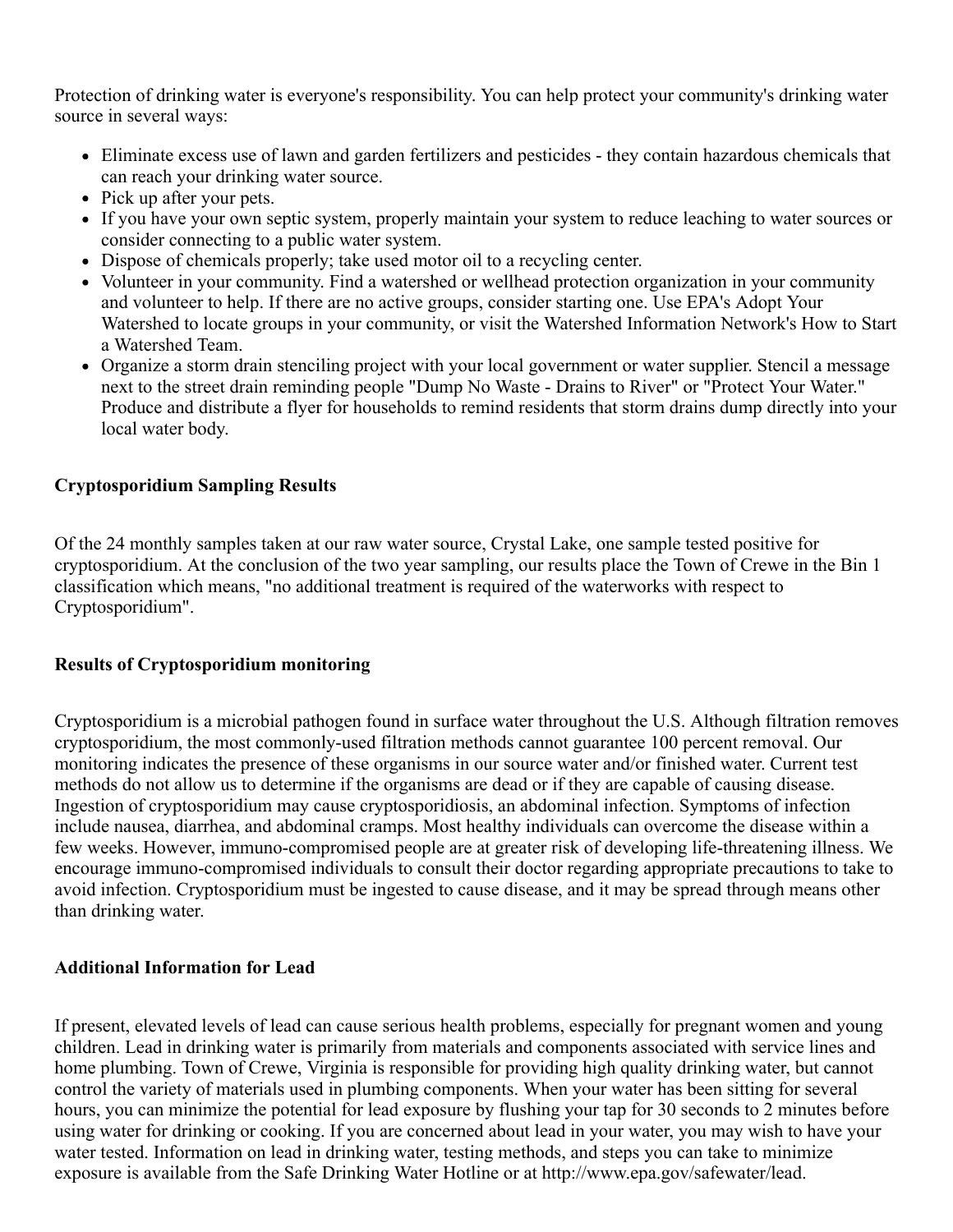#### **Additional Information for Arsenic**

While your drinking water meets EPA's standard for arsenic, it does contain low levels of arsenic. EPA's standard balances the current understanding of arsenic's possible health effects against the costs of removing arsenic from drinking water. EPA continues to research the health effects of low levels of arsenic which is a mineral known to cause cancer in humans at high concentrations and is linked to other health effects such as skin damage and circulatory problems.

### **Water Quality Data Table**

In order to ensure that tap water is safe to drink, EPA prescribes regulations which limit the amount of contaminants in water provided by public water systems. The table below lists all of the drinking water contaminants that we detected during the calendar year of this report. Although many more contaminants were tested, only those substances listed below were found in your water. All sources of drinking water contain some naturally occurring contaminants. At low levels, these substances are generally not harmful in our drinking water. Removing all contaminants would be extremely expensive, and in most cases, would not provide increased protection of public health. A few naturally occurring minerals may actually improve the taste of drinking water and have nutritional value at low levels. Unless otherwise noted, the data presented in this table is from testing done in the calendar year of the report. The EPA or the State requires us to monitor for certain contaminants less than once per year because the concentrations of these contaminants do not vary significantly from year to year, or the system is not considered vulnerable to this type of contamination. As such, some of our data, though representative, may be more than one year old. In this table you will find terms and abbreviations that might not be familiar to you. To help you better understand these terms, we have provided the definitions below the table.

|                                                     | <b>MCLG</b>                        | MCL,           | <b>Detect</b><br>In  |           | Range     |                       |                  |                                                                                                                                 |  |  |
|-----------------------------------------------------|------------------------------------|----------------|----------------------|-----------|-----------|-----------------------|------------------|---------------------------------------------------------------------------------------------------------------------------------|--|--|
| <b>Contaminants</b>                                 | <sub>or</sub><br><b>MRDLG MRDL</b> | TT, or         | Your<br><b>Water</b> |           | Low High  | <b>Sample</b><br>Date | <b>Violation</b> | <b>Typical Source</b>                                                                                                           |  |  |
| <b>Disinfectants &amp; Disinfection By-Products</b> |                                    |                |                      |           |           |                       |                  |                                                                                                                                 |  |  |
|                                                     |                                    |                |                      |           |           |                       |                  | (There is convincing evidence that addition of a disinfectant is necessary for control of microbial contaminants)               |  |  |
| Chlorine (as Cl2)<br>(ppm)                          | 4                                  | 4              | 1.7                  | 1.6       | 1.9       | 2020                  | N <sub>0</sub>   | Water additive used to control microbes                                                                                         |  |  |
| Haloacetic Acids<br>$(HAA5)$ (ppb)                  | <b>NA</b>                          | 60             | .038                 | <b>NA</b> | .046      | 2020                  | N <sub>o</sub>   | By-product of drinking water chlorination                                                                                       |  |  |
| TTHMs [Total<br>Trihalomethanes]<br>(ppb)           | <b>NA</b>                          | 80             | .042                 | <b>NA</b> | .06       | 2020                  | No               | By-product of drinking water disinfection                                                                                       |  |  |
| Total Organic Carbon<br>(% Removal)                 | NA                                 | <b>TT</b>      | 1.48                 | <b>NA</b> | <b>NA</b> | 2020                  | N <sub>0</sub>   | Naturally present in the environment                                                                                            |  |  |
| <b>Inorganic Contaminants</b>                       |                                    |                |                      |           |           |                       |                  |                                                                                                                                 |  |  |
| Barium (ppm)                                        | $\overline{2}$                     | $\overline{2}$ | .102                 | <b>NA</b> | <b>NA</b> | 2020                  | N <sub>o</sub>   | Discharge of drilling wastes; Discharge from<br>metal refineries; Erosion of natural deposits                                   |  |  |
| Fluoride (ppm)                                      | 4                                  | $\overline{4}$ | .29                  | $\cdot$   | .49       | 2020                  | N <sub>0</sub>   | Erosion of natural deposits; Water additive<br>which promotes strong teeth; Discharge from<br>fertilizer and aluminum factories |  |  |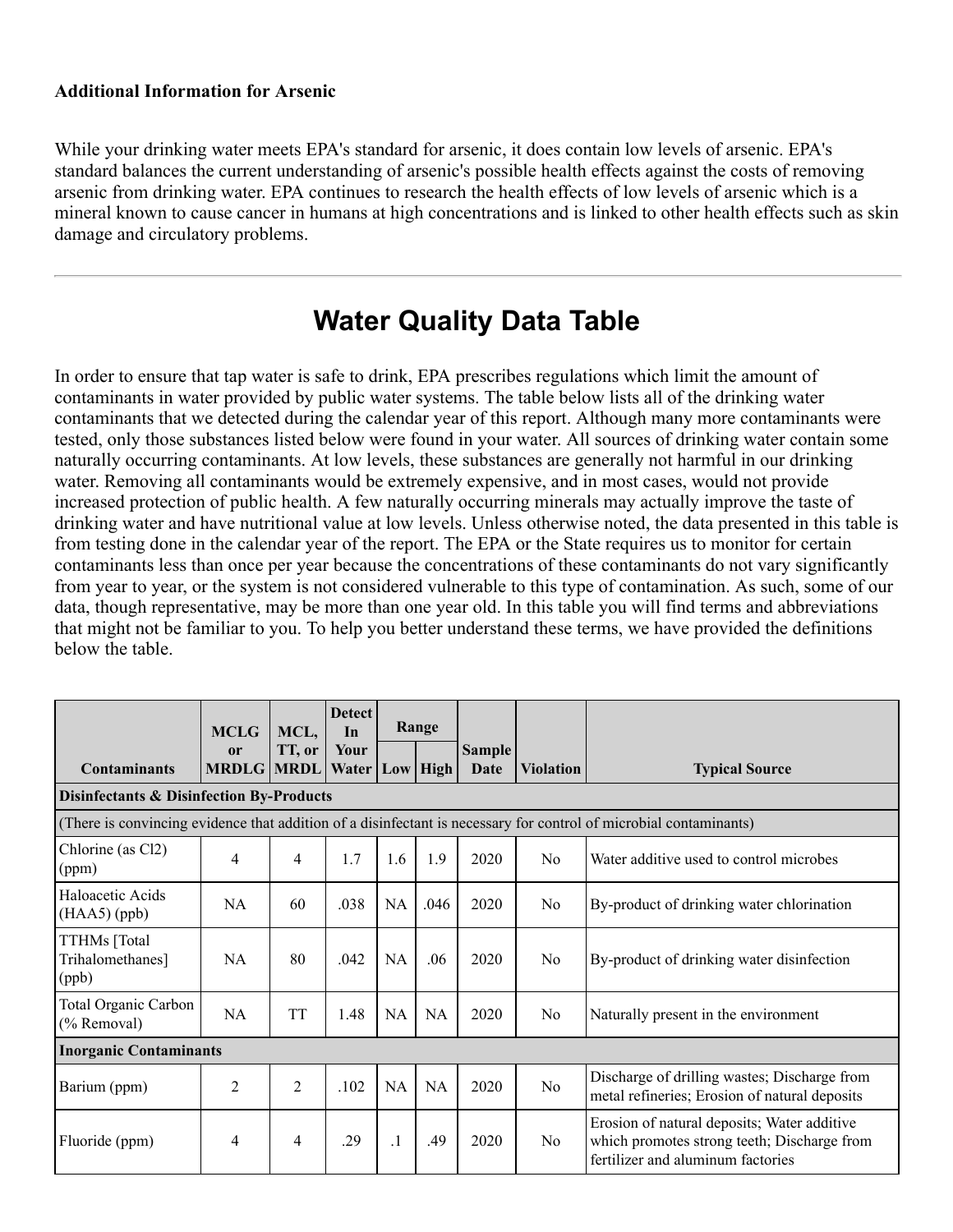|                                                                                                                                                                                                                                       | <b>MCLG</b>                         | MCL,                  | <b>Detect</b><br>In |               | Range       |                                                    |  |                  |                                                                                                |
|---------------------------------------------------------------------------------------------------------------------------------------------------------------------------------------------------------------------------------------|-------------------------------------|-----------------------|---------------------|---------------|-------------|----------------------------------------------------|--|------------------|------------------------------------------------------------------------------------------------|
| <b>Contaminants</b>                                                                                                                                                                                                                   | $\mathbf{or}$<br><b>MRDLG</b>       | TT, or<br><b>MRDL</b> | Your<br>Water       |               | $Low$ High  | <b>Sample</b><br>Date                              |  | <b>Violation</b> | <b>Typical Source</b>                                                                          |
| Nitrate [measured as<br>Nitrogen] (ppm)                                                                                                                                                                                               | 10                                  | 10                    | .27                 | NA            | <b>NA</b>   | 2020                                               |  | No               | Runoff from fertilizer use; Leaching from septic<br>tanks, sewage; Erosion of natural deposits |
| Nitrite [measured as<br>Nitrogen] (ppm)                                                                                                                                                                                               | 1                                   | 1                     | .27                 | <b>NA</b>     | <b>NA</b>   | 2020                                               |  | N <sub>0</sub>   | Runoff from fertilizer use; Leaching from septic<br>tanks, sewage; Erosion of natural deposits |
|                                                                                                                                                                                                                                       | <b>Microbiological Contaminants</b> |                       |                     |               |             |                                                    |  |                  |                                                                                                |
| Turbidity (NTU)                                                                                                                                                                                                                       | <b>NA</b>                           | 0.3                   | 100                 | NA            | <b>NA</b>   | 2020                                               |  | N <sub>0</sub>   | Soil runoff                                                                                    |
| 100% of the samples were below the TT value of .3. A value less than 95% constitutes a TT violation. The highest single<br>measurement was .06. Any measurement in excess of 1 is a violation unless otherwise approved by the state. |                                     |                       |                     |               |             |                                                    |  |                  |                                                                                                |
| <b>Radioactive Contaminants</b>                                                                                                                                                                                                       |                                     |                       |                     |               |             |                                                    |  |                  |                                                                                                |
| Radium (combined<br>$\theta$<br>226/228) (pCi/L)                                                                                                                                                                                      |                                     | 5                     | $\cdot$ 8           |               | <b>NA</b>   | 2020                                               |  | N <sub>0</sub>   | Erosion of natural deposits                                                                    |
| <b>Contaminants</b>                                                                                                                                                                                                                   |                                     | <b>MCLG</b> AL        |                     | Your<br>Water | <b>Date</b> | # Samples<br><b>Sample Exceeding Exceeds</b><br>AL |  | AL               | <b>Typical Source</b>                                                                          |
| <b>Inorganic Contaminants</b>                                                                                                                                                                                                         |                                     |                       |                     |               |             |                                                    |  |                  |                                                                                                |
| Copper - action level at<br>consumer taps (ppm)                                                                                                                                                                                       |                                     | 1.3                   | 1.3                 | .232          | 2019        | $\Omega$                                           |  | No               | Corrosion of household plumbing systems;<br>Erosion of natural deposits                        |
| Lead - action level at consumer<br>taps (ppb)                                                                                                                                                                                         |                                     | $\theta$              | 15                  | .002          | 2019        | $\theta$                                           |  | No               | Corrosion of household plumbing systems;<br>Erosion of natural deposits                        |

## **Undetected Contaminants**

The following contaminants were monitored for, but not detected, in your water.

|                            | <b>MCLG</b><br>$\mathbf{or}$ | MCL,<br>TT, or | Your           |                        |                                                                                                                                        |
|----------------------------|------------------------------|----------------|----------------|------------------------|----------------------------------------------------------------------------------------------------------------------------------------|
| <b>Contaminants</b>        | <b>MRDLG MRDL</b>            |                |                | <b>Water Violation</b> | <b>Typical Source</b>                                                                                                                  |
| $2,4,5$ -TP (Silvex) (ppb) | 50                           | 50             | ND             | N <sub>0</sub>         | Residue of banned herbicide                                                                                                            |
| $2,4-D$ (ppb)              | 70                           | 70             | ND             | N <sub>0</sub>         | Runoff from herbicide used on row crops                                                                                                |
| Antimony (ppb)             | 6                            | 6              | ND             | N <sub>o</sub>         | Discharge from petroleum refineries; fire retardants; ceramics;<br>electronics; solder; test addition.                                 |
| Arsenic (ppb)              | $\theta$                     | 10             | N <sub>D</sub> | N <sub>o</sub>         | Erosion of natural deposits; Runoff from orchards; Runoff from glass<br>and electronics production wastes                              |
| Atrazine (ppb)             | 3                            | 3              | ND             | N <sub>0</sub>         | Runoff from herbicide used on row crops                                                                                                |
| Benzo(a)pyrene (ppt)       | $\mathbf{0}$                 | 200            | ND             | N <sub>0</sub>         | Leaching from linings of water storage tanks and distribution lines                                                                    |
| Beryllium (ppb)            | 4                            | $\overline{4}$ | ND             | N <sub>o</sub>         | Discharge from metal refineries and coal-burning factories;<br>Discharge from electrical, aerospace, and defense industries            |
| Cadmium (ppb)              | 5                            | 5              | ND             | N <sub>o</sub>         | Corrosion of galvanized pipes; Erosion of natural deposits; Discharge<br>from metal refineries; runoff from waste batteries and paints |
| Carbofuran (ppb)           | 40                           | 40             | N <sub>D</sub> | N <sub>0</sub>         | Leaching of soil fumigant used on rice and alfalfa                                                                                     |
| Chlordane (ppb)            | $\theta$                     | 2              | ND             | N <sub>o</sub>         | Residue of banned termiticide                                                                                                          |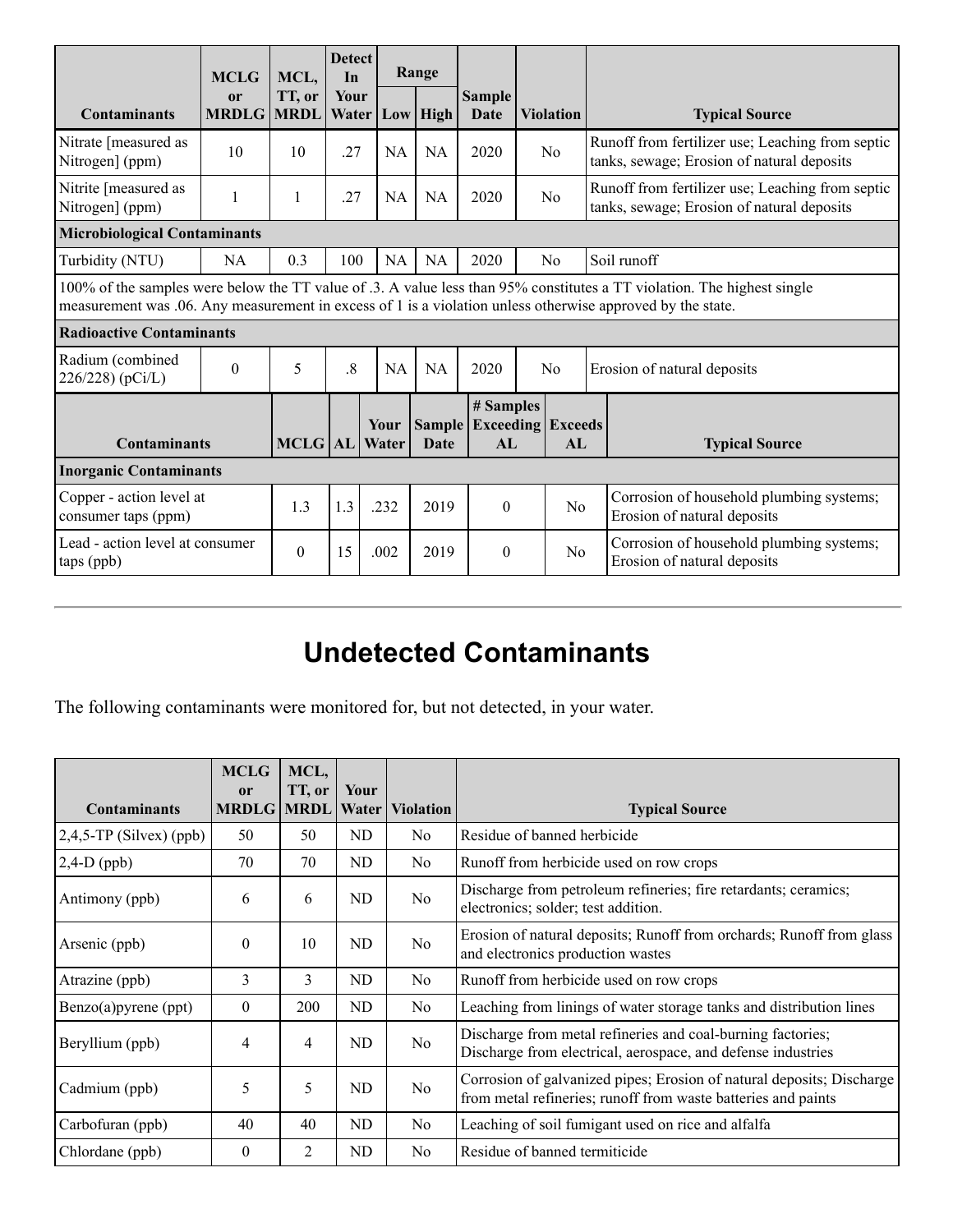|                                      | <b>MCLG</b><br><b>or</b> | MCL,<br>TT, or | Your      |                  |                                                                                                                      |
|--------------------------------------|--------------------------|----------------|-----------|------------------|----------------------------------------------------------------------------------------------------------------------|
| <b>Contaminants</b>                  | <b>MRDLG</b>             | <b>MRDL</b>    | Water     | <b>Violation</b> | <b>Typical Source</b>                                                                                                |
| Chromium (ppb)                       | 100                      | 100            | <b>ND</b> | No               | Discharge from steel and pulp mills; Erosion of natural deposits                                                     |
| Dalapon (ppb)                        | 200                      | 200            | <b>ND</b> | No               | Runoff from herbicide used on rights of way                                                                          |
| Di (2-ethylhexyl)<br>adipate (ppb)   | 400                      | 400            | <b>ND</b> | No               | Discharge from chemical factories                                                                                    |
| Di (2-ethylhexyl)<br>phthalate (ppb) | $\boldsymbol{0}$         | 6              | <b>ND</b> | No               | Discharge from rubber and chemical factories                                                                         |
| Dibromochloropropane<br>(DBCP) (ppt) | $\boldsymbol{0}$         | 200            | <b>ND</b> | No               | Runoff/leaching from soil fumigant used on soybeans, cotton,<br>pineapples, and orchards                             |
| Dinoseb (ppb)                        | 7                        | 7              | <b>ND</b> | No               | Runoff from herbicide used on soybeans and vegetables                                                                |
| Endrin (ppb)                         | $\overline{2}$           | 2              | <b>ND</b> | No               | Residue of banned insecticide                                                                                        |
| Ethylene dibromide<br>(ppt)          | $\boldsymbol{0}$         | 50             | <b>ND</b> | No               | Discharge from petroleum refineries                                                                                  |
| Heptachlor (ppt)                     | $\boldsymbol{0}$         | 400            | <b>ND</b> | No               | Residue of banned pesticide                                                                                          |
| Heptachlor epoxide<br>(ppt)          | $\overline{0}$           | 200            | ND        | No               | Breakdown of heptachlor                                                                                              |
| Hexachlorobenzene<br>(ppb)           | $\boldsymbol{0}$         | 1              | <b>ND</b> | No               | Discharge from metal refineries and agricultural chemical factories                                                  |
| Mercury [Inorganic]<br>(ppb)         | $\overline{2}$           | 2              | <b>ND</b> | No               | Erosion of natural deposits; Discharge from refineries and factories;<br>Runoff from landfills; Runoff from cropland |
| Methoxychlor (ppb)                   | 40                       | 40             | <b>ND</b> | No               | Runoff/leaching from insecticide used on fruits, vegetables, alfalfa,<br>livestock                                   |
| Oxamyl [Vydate] (ppb)                | 200                      | 200            | <b>ND</b> | No               | Runoff/leaching from insecticide used on apples, potatoes and<br>tomatoes                                            |
| Pentachlorophenol<br>(ppb)           | $\boldsymbol{0}$         | 1              | <b>ND</b> | No               | Discharge from wood preserving factories                                                                             |
| Picloram (ppb)                       | 500                      | 500            | <b>ND</b> | No               | Herbicide runoff                                                                                                     |
| Selenium (ppb)                       | 50                       | 50             | ND        | No               | Discharge from petroleum and metal refineries; Erosion of natural<br>deposits; Discharge from mines                  |
| Simazine (ppb)                       | $\overline{4}$           | $\overline{4}$ | ND        | No               | Herbicide runoff                                                                                                     |
| Thallium (ppb)                       | $.5\,$                   | 2              | ND        | No               | Discharge from electronics, glass, and Leaching from ore-processing<br>sites; drug factories                         |
| Toxaphene (ppb)                      | $\boldsymbol{0}$         | $\mathfrak{Z}$ | ND        | No               | Runoff/leaching from insecticide used on cotton and cattle                                                           |

|            | <b>Unit Descriptions</b>                                                                                                                                                                  |
|------------|-------------------------------------------------------------------------------------------------------------------------------------------------------------------------------------------|
| Term       | <b>Definition</b>                                                                                                                                                                         |
| ppm        | ppm: parts per million, or milligrams per liter (mg/L)                                                                                                                                    |
| ppb        | ppb: parts per billion, or micrograms per liter (µg/L)                                                                                                                                    |
| ppt        | ppt: parts per trillion, or nanograms per liter                                                                                                                                           |
| pCi/L      | pCi/L: picocuries per liter (a measure of radioactivity)                                                                                                                                  |
| <b>NTU</b> | NTU: Nephelometric Turbidity Units. Turbidity is a measure of the cloudiness of the water. We monitor it because it is a good<br>indicator of the effectiveness of our filtration system. |
| <b>NA</b>  | NA: not applicable                                                                                                                                                                        |
| ND.        | ND: Not detected                                                                                                                                                                          |